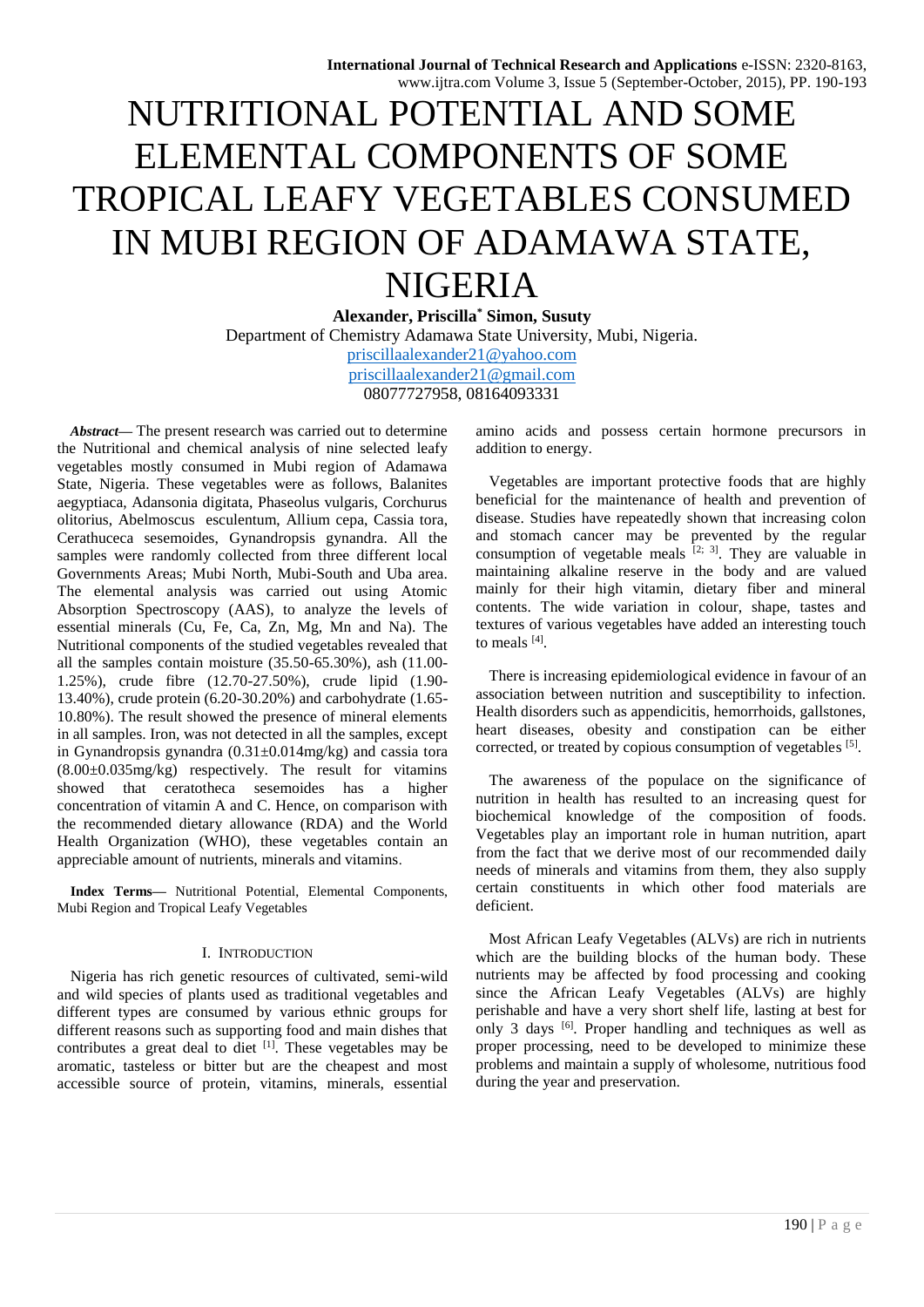The major aim of this research is to analyze the nutritional potential and chemical components of some tropical leafy vegetables consumed in Adamawa state, Nigeria. The specific objectives of this research are to determine the nutritional potential such as moisture, crude protein, crude fiber, ash content, carbohydrates and crude lipid using physical methods and also to determine essential elements such as Na, Ca, Mg, Fe, Zn and Cu using Atomic Absorption Spectrophotometer (AAS) and Flame Spectrophotometer.

This report is limited to nine selected tropical leafy vegetables that are mostly consumed in Adamawa State, Nigeria as shown in the table below.

|  |  |  |  | Table 1: Local and Botanical Names of the Selected Leafy Vegetables |
|--|--|--|--|---------------------------------------------------------------------|
|--|--|--|--|---------------------------------------------------------------------|

| <b>Botanical name</b>  | English name     | Local name (Hausa) |
|------------------------|------------------|--------------------|
|                        |                  |                    |
| Balanites aegyptiaca   | Desert date      | Ganyen adu'a/ baha |
| Adansonia digitata     | Baubau           | Ganyen kukka/ kuri |
| Phaseolus vulgaris     | Beans leaf       | Ganyen wake/ dugu  |
| Corchurus olitorius    | Jute plant       | Laloo              |
| Abelmoscus esculentum  | Okro leaf        | Ganyen kubewa      |
| Allium cepa            | Spring onions    | Lawashi            |
| Cassia tora            | Senna tora       | Tapasa             |
| Cerathuceca sesemoides | Limpopo Foxglove | Karkashi           |
| Gynandropsis gynandra  | Spider Flower    | Gasiva/kinasi      |
| т                      |                  |                    |

## Study area

Mubi region is located in the northeastern part of Adamawa State, in the northern Nigeria, geographically coordinated  $10^012N$  and  $13^017'$  East of the Greenwich Meridian [7] .



**Figure 1: Map of Adamawa State showing the three Local Government Areas of sampling.** 

## II. MATERIALS AND METHODS

Fresh leaves samples of Cerathuceca sesemoides, Corchurus olitorius, Allium cepa, Balanites aegyptiaca, Phaseolus vulgaris, Abelmoscus esculentum, Cassia tora, Adansonia digitata and Gynandropsis gynandra were randomly collected from different farms in Mubi North, Mubi South and Uba area in the month of June 2013.Vegetable collection techniques were carried out as described by [8]. The leaves samples were collected in an envelope to preserve the green colouration and moisture content, the samples were collected using a small knife and then were properly labeled and transported to the laboratory for subsequent analysis.

Vegetable samples were rinsed with distilled water to remove any attached soil particles. The water was allowed to drip out, it was then sorted out and sliced into smaller portions, and part of it was used for moisture content determination while the rest was placed in a clean crucible and dried at  $100^{\circ}$ C for 8 hours. The dried leaves samples were then ground to fine powder using pestle and mortar, sieved and stored in an airtight containers for other laboratory analysis, method as described by  $[9]$ .

## **Sample Digestion**

 5g of each powdered sample was ash and dissolved in a  $100 \text{cm}^3$  beaker and 2ml conc. HCl/HNO<sub>3</sub> in the ratio of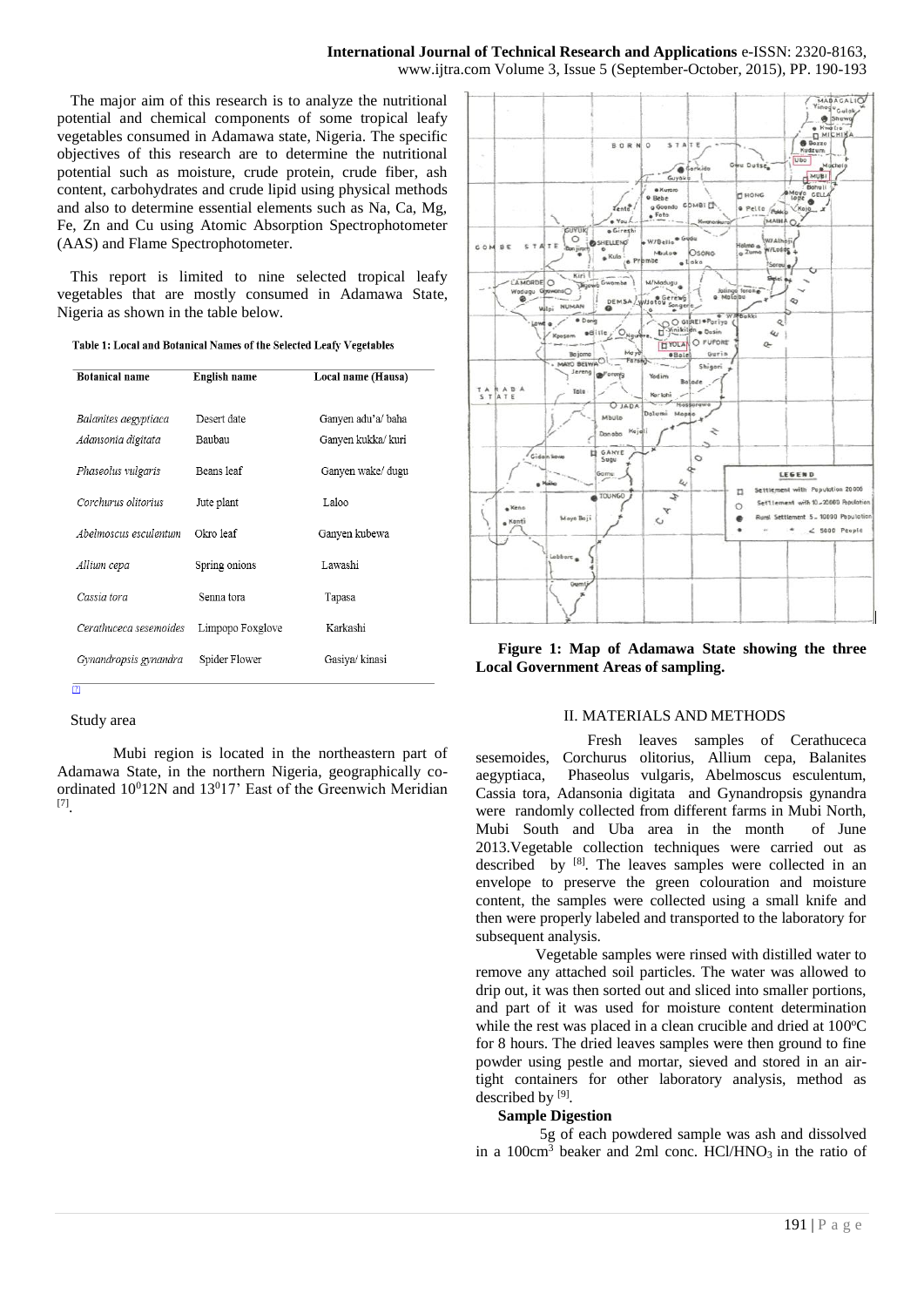Table 2: Proximate composition in (%)

1:3, was added to it and digested on low heat by the use of a hot plate until it reduces to 2ml and was allowed to cool. After that it was filtered into  $100 \text{cm}^3$  volumetric flask using No. 540 whatman filter paper and made to mark with more distilled water.

The method described by AOAC  $(2000)$ <sup>[10]</sup> was used for the proximate analysis while the method of Okunola *et al*.,(2008)[9 ]was used for mineral determination. All analyses were carried out in three replicates and the data were evaluated for significant differences in their means with Analysis of Variance (ANOVA)  $(p<0.05)$ . Differences between the means were separated using turkey's test as packaged by SPSS 11.0 software.

## III. RESULTS AND DISCUSSION

The results of proximate composition of the vegetables are shown in Table 2. Moisture content ranged from 65.30 - 35.50%. *Gynandropsis gynandra* had higher moisture content (65.30%) and least in *Balanites aegytiaca* (35.50%) with no significant difference (p<0.05) from other samples. Higher moisture content of *Gynandropsis gynandra* makes the vegetable easily susceptibles to deterioration. Ash contents ranged from 11.00- 1.25%. *Phaseolus Vulgaris* recorded the highest (11.00%), and *Gynandropsis gynandra* (1.25%) the least, which is relatively higher than the values obtained in other vegetables samples. High values indicated that these vegetables are good sources of minerals when compared to values obtained from cereals and tubers [4]. The crude- fibre analyzed was higher in *Balanites Aegytiaca* (27.50%) and low in *Abelmoscus Esculentus* (12.70%), these vegetables have high level of dietary fibre which varied significantly in the different species. High level of dietary fibre in leafy vegetables are advantageous for their active role in the regulation of intestinal transits, increasing dietary bulk and increasing faeces consistency due to their ability to absorb water  $[11]$ . Carbohydrate content ranged from 10.80 -1.65%. *Abelmoscus esculent* had higher value while the least value was in *Gynandropsis* gynandra but there were significant differences with the other vegetables.

Crude lipid recorded 13.40 in *Balanites Aegypitiaca* as highest and the least in *Phaseolus vulgaris* (1.90), this result indicated that these vegetables are poor sources of crude lipids as compared to the reported values of some vegetables consumed in East Africa, [11]. However, their consumption in large amount is a good dietary habit and may be recommended to individuals suffering from obesity.

 The results of the crude protein analysed ranged from 6.20 - 30.20% in *Phaseolus vulgaris* and *Allium cepa* respectively. The result of protein in these vegetables falls within the World Health Organizational Standard (WHO) (20.48% - 41.66%). The protein in leafy vegetables would require dietary supplementation with cereal protein and legume to alleviate kwashiorkor<sup>[11]</sup>.

| <b>SAMPLES</b>         | <b>MOISTURE/%</b> | ASH/% | FIBER/% |       | LIPID/% | PROTEIN/% |
|------------------------|-------------------|-------|---------|-------|---------|-----------|
| Ceratotheca sesemoides | 40.60             | 8.60  | 22.60   | 11 30 | 14 50   | 2.40      |
| Corchurus olitorius    | 65 00             | 6 20  | 11.50   | 970   | 590     | 1.70      |
| Allium cepa            | 55.50             | 10.00 | 1870    | 740   | 6.20    | 2.70      |
| Balanites aegyptiaca   | 35.50             | 9.20  | 27.50   | 1340  | 11 50   | 2.90      |

| лишт сери                   | <i>JJ.J</i> V  | 1V.VV | 10.IV | 1.70           | $U - U$         | $\sim$ $\sim$ |
|-----------------------------|----------------|-------|-------|----------------|-----------------|---------------|
| Balanites aegyptiaca        | 35.50          | 9.20  | 27.50 | 13.40          | 11.50           | 2.90          |
| Phaseolus vulgaris          | 55.20          | 11.00 | 19.50 | 1.90           | 30.20           | 7.40          |
| Abelmoscus esculentus       | 51.80          | 6.20  | 12.70 | 10.20          | 8.30            | 10.80         |
| Cassia tora                 | 60.00          | 3.50  | 17.60 | 3.50           | 6.80            | 8.30          |
| Adansonia digitata          | 45.20          | 1.80  | 18.20 | 2.30           | 28.30           | 4.20          |
| Gynandropsis gynandra 65.30 |                | 1.25  | 14.50 | 8.70           | 7.60            | 1.65          |
| WHO                         | $0.83 - 90.30$ |       |       | $8.30 - 27.00$ | $20.48 - 41.66$ |               |

CARBOHYDRATE/kcal

#### Table 3: Mineral composition in (mg/kg)

| <b>Samples</b>                    | Zinc                | Iron      | Copper                             | Calcium         | Magnesium      | Manganese       | Sodium        |
|-----------------------------------|---------------------|-----------|------------------------------------|-----------------|----------------|-----------------|---------------|
| Ceratotheca sesemoides            | 33±0.007            | N.D       | 1.20±0.0098                        | 36±0.02         | 8.46±0.0007    | 1.50±0.0134     | 2.00±0.009    |
| Corchurus olitoriu                | $0.15 \pm 0.012$ ND |           | 1.33+0.0007                        | $1.60 + 0.007$  | 10.53±0.0007   | $0.23 + 0.0053$ | $8.00 + 0014$ |
| Allium cepa                       | 0.40±0.0014 N.D     |           | 1.33±0.0007                        | 23.67±0.0028    | 4.13±0.0014    | 16.00±0.007     | 38.00±0.014   |
| Balanites aegyptiaca              | 0.30±0.0028 N.D     |           | 1.37+0.0014                        | 23 67 + 0.028   | 4.06+0.0021    | 1.70±0.008      | 47.67+00014   |
| Phaseolus vulgaris                | 3.40±0.003          | ND.       | 1.30+0.0028                        | 23.67±0.028     | 4.06±0.0014    | 1.46±0.015      | 47.33±0.0014  |
| Abelmoscus esculentus             | 3.50±0.0007 N.D     |           | 1.33±0.0007                        | 1.50+0.014      | 8.46+0.0007    | $1.03 + 0.039$  | 46.00±0.0028  |
| Cassia tora                       |                     |           | 32.60±0.0035 8.00±0.035 1.33±0.007 | $1.33 + 0.021$  | 4.33+0.0018    | 1.73+0.002      | 47.33±0.0014  |
| Adansonia digitata                | $0.03 + 0.0007$     | ND.       | 1.37+0.0014                        | 1 3 3 + 0 0 2 1 | $0.06 + 0.039$ | N.D             | 47.67+0.0007  |
| Gynandropsis gynandra 31.00±0.013 |                     |           | 0.31±0.014 1.30±0.0028             | 1.50±0.014      | $0.3 + 0.011$  | 12.66±0.814     | 81.00±0.182   |
| FAO/WHO mg/kg                     | $3 - 20$            | $10 - 18$ | $0.30 - 1.30$                      | $20 - 58$       | $24 - 60$      | $0.2 - 1.0$     | $30 - 140$    |

ND - Not Detected values are the standard deviation of triplicate analysis.

The mineral compositions are shown in Table 3. The results of the analysis indicated the presence of Zinc, Iron, Copper, Calcium, Sodium Magnesium and Manganese. In all the mineral content analyzed the result showed the level of Zinc is high in *Ceratotheca sesemoides* (33±0.0007mg/kg) and *Adansonia digitata* (0.03±0.0007) recorded the least value. There are no significant differences in the values of copper, calcium and manganese of all the vegetable samples. While the values of sodium and magnesium falls within the World Health Organizational Standard  $(3 - 20mg/kg)$ . However, the result showed the absence of Iron in all the studied vegetables except in *Gynanadropsis gynandra (*0.31±0.014mg/kg) and *cassia tora (*8.00±0.0035mg/kg) which had low values, as compared to the World Health Organizational Standard (10 – 18mg/kg). The low values of iron recorded in these vegetables shows they are not rich in iron.

The studied vegetables samples are very good sources of sodium, ranging 81.00±0.182mg/kg in Gynandrapsis gynandra